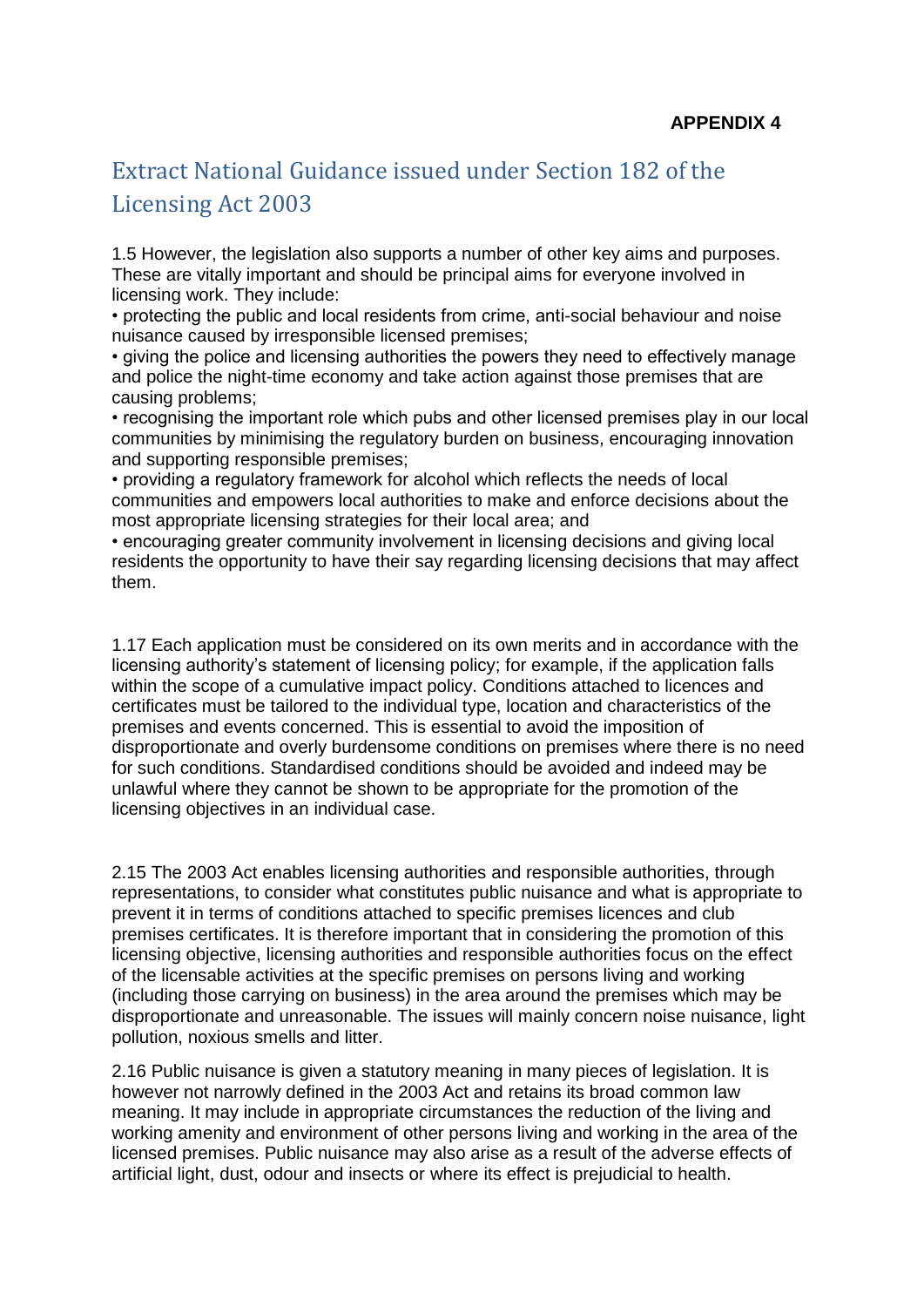2.17 Conditions relating to noise nuisance will usually concern steps appropriate to control the levels of noise emanating from premises. This might be achieved by a simple measure such as ensuring that doors and windows are kept closed after a particular time, or persons are not permitted in garden areas of the premises after a certain time. More sophisticated measures like the installation of acoustic curtains or rubber speaker mounts to mitigate sound escape from the premises may be appropriate. However, conditions in relation to live or recorded music may not be enforceable in circumstances where the entertainment activity itself is not licensable (see chapter 16). Any conditions appropriate to promote the prevention of public nuisance should be tailored to the type, nature and characteristics of the specific premises and its licensable activities. Licensing authorities should avoid inappropriate or disproportionate measures that could deter events that are valuable to the community, such as live music. Noise limiters, for example, are expensive to purchase and install and are likely to be a considerable burden for smaller venues.

2.18 As with all conditions, those relating to noise nuisance may not be appropriate in certain circumstances where provisions in other legislation adequately protect those living in the area of the premises. But as stated earlier in this Guidance, the approach of licensing authorities and responsible authorities should be one of prevention and when their powers are engaged, licensing authorities should be aware of the fact that other legislation may not adequately cover concerns raised in relevant representations and additional conditions may be appropriate.

2.19 Where applications have given rise to representations, any appropriate conditions should normally focus on the most sensitive periods. For example, the most sensitive period for people being disturbed by unreasonably loud music is at night and into the early morning when residents in adjacent properties may be attempting to go to sleep or are sleeping. This is why there is still a need for a licence for performances of live music between 11 pm and 8 am. In certain circumstances, conditions relating to noise emanating from the premises may also be appropriate to address any disturbance anticipated as customers enter and leave.

2.21 Beyond the immediate area surrounding the premises, these are matters for the personal responsibility of individuals under the law. An individual who engages in antisocial behaviour is accountable in their own right. However, it would be perfectly reasonable for a licensing authority to impose a condition, following relevant representations, that requires the licence holder or club to place signs at the exits from the building encouraging patrons to be quiet until they leave the area, or that, if they wish to smoke, to do so at designated places on the premises instead of outside, and to respect the rights of people living nearby to a peaceful night.

8.13 As well as responsible authorities, any other person can play a role in a number of licensing processes under the 2003 Act. This includes any individual, body or business entitled to make representations to licensing authorities in relation to applications for the grant, variation, minor variation or review of premises licences and club premises certificates, regardless of their geographic proximity to the premises. In addition, these persons may themselves seek a review of a premises licence. Any representations made by these persons must be 'relevant', in that the representation relates to one or more of the licensing objectives. It must also not be considered by the licensing authority to be frivolous or vexatious. In the case of applications for reviews, there is an additional requirement that the grounds for the review should not be considered by the licensing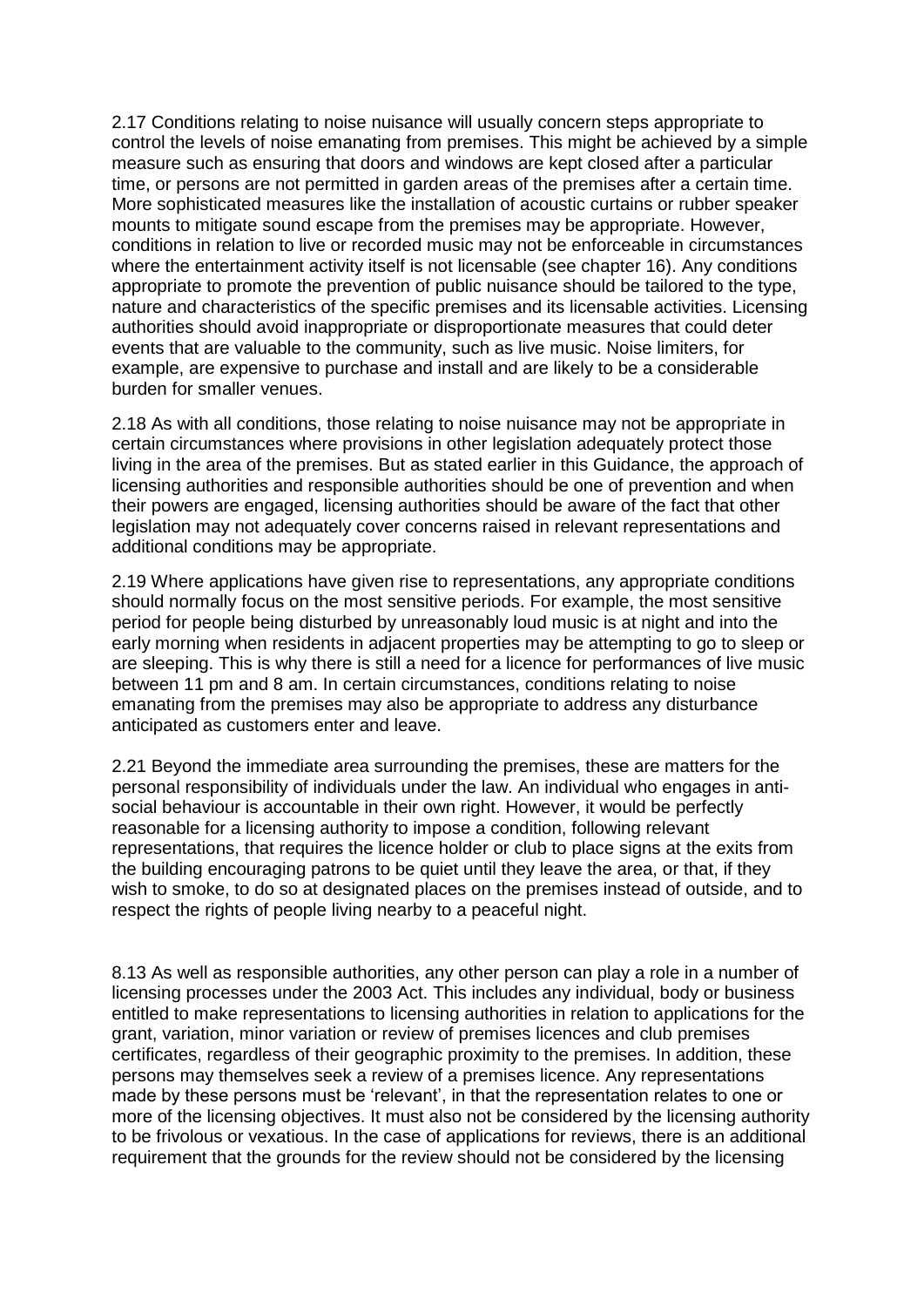authority to be repetitious. Chapter 9 of this guidance (paragraphs 9.4 to 9.10) provides more detail on the definition of relevant, frivolous and vexatious representations.

8.15 Any person (if an individual aged 18 or over) who is carrying on or who proposes to carry on a business which involves the use of premises (any place including one in the open air) for licensable activities may apply for a premises licence either on a permanent basis or for a time-limited period.

8.41 In completing an operating schedule, applicants are expected to have regard to the statement of licensing policy for their area. They must also be aware of the expectations of the licensing authority and the responsible authorities as to the steps that are appropriate for the promotion of the licensing objectives, and to demonstrate knowledge of their local area when describing the steps they propose to take to promote the licensing objectives. Licensing authorities and responsible authorities are expected to publish information about what is meant by the promotion of the licensing objectives and to ensure that applicants can readily access advice about these matters. However, applicants are also expected to undertake their own enquiries about the area in which the premises are situated to inform the content of the application.

8.42 Applicants are, in particular, expected to obtain sufficient information to enable them to demonstrate, when setting out the steps they propose to take to promote the licensing objectives, that they understand:

• the layout of the local area and physical environment including crime and disorder hotspots, proximity to residential premises and proximity to areas where children may congregate;

• any risk posed to the local area by the applicants' proposed licensable activities; and • any local initiatives (for example, local crime reduction initiatives or voluntary schemes including local taxi-marshalling schemes, street pastors and other schemes) which may help to mitigate potential risks.

8.43 Applicants are expected to include positive proposals in their application on how they will manage any potential risks. Where specific policies apply in the area (for example, a cumulative impact policy), applicants are also expected to demonstrate an understanding of how the policy impacts on their application; any measures they will take to mitigate the impact; and why they consider the application should be an exception to the policy.

8.44 It is expected that enquiries about the locality will assist applicants when determining the steps that are appropriate for the promotion of the licensing objectives. For example, premises with close proximity to residential premises should consider what effect this will have on their smoking, noise management and dispersal policies to ensure the promotion of the public nuisance objective. Applicants must consider all factors which may be relevant to the promotion of the licensing objectives, and where there are no known concerns, acknowledge this in their application.

8.47 Applicants are expected to provide licensing authorities with sufficient information in this section to determine the extent to which their proposed steps are appropriate to promote the licensing objectives in the local area. Applications must not be based on providing a set of standard conditions to promote the licensing objectives and applicants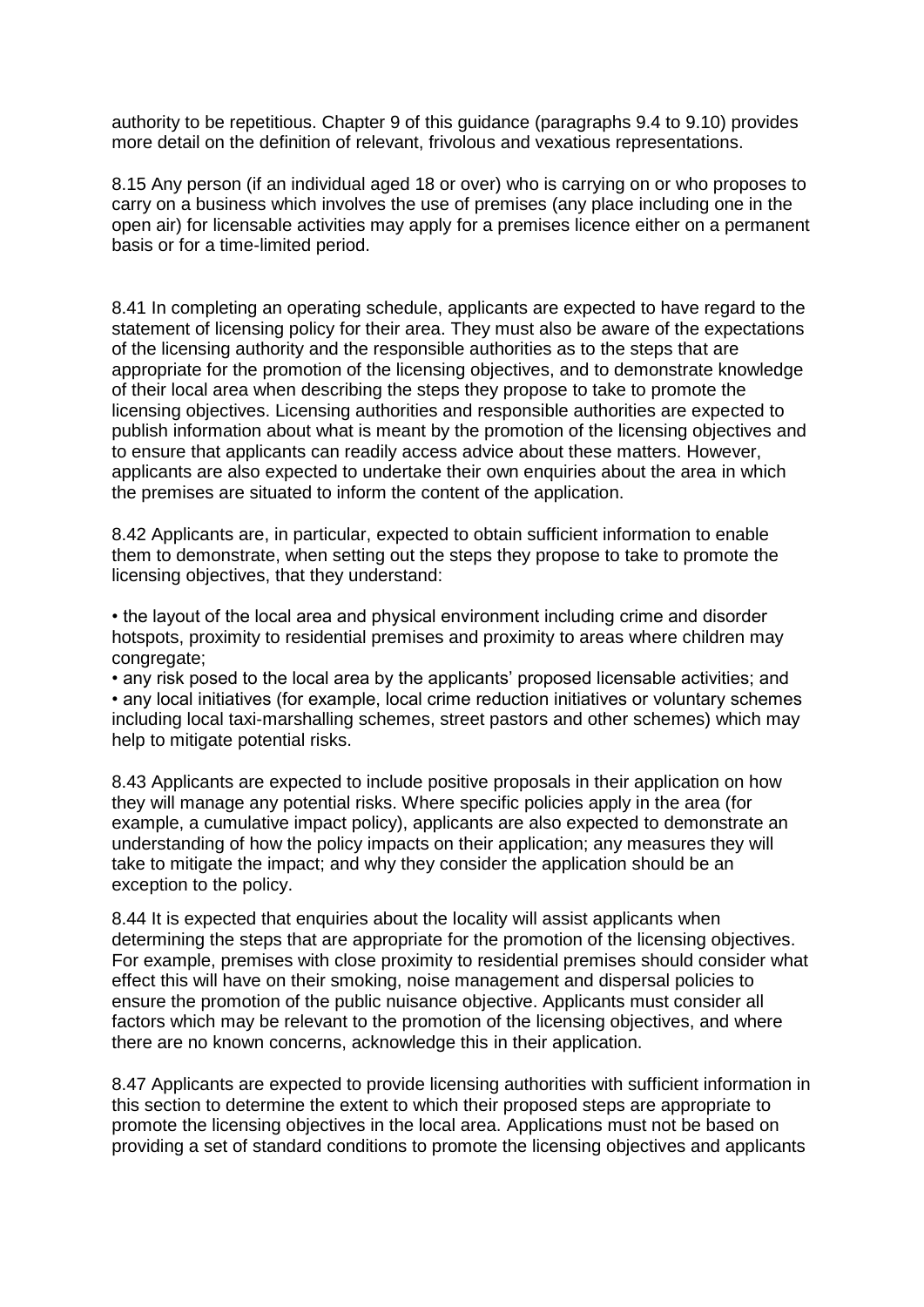are expected to make it clear why the steps they are proposing are appropriate for the premises.

8.48 All parties are expected to work together in partnership to ensure that the licensing objectives are promoted collectively. Where there are no disputes, the steps that applicants propose to take to promote the licensing objectives, as set out in the operating schedule, will very often translate directly into conditions that will be attached to premises licences with the minimum of fuss.

8.49 For some premises, it is possible that no measures will be appropriate to promote one or more of the licensing objectives, for example, because they are adequately covered by other existing legislation. It is however important that all operating schedules should be precise and clear about the measures that are proposed to promote each of the licensing objectives.

9.1 When a licensing authority receives an application for a new premises licence or an application to vary an existing premises licence, it must determine whether the application has been made in accordance with section 17 of the 2003 Act, and in accordance with regulations made under sections 17(3) to (6), 34, 42, 54 and 55 of the 2003 Act. It must similarly determine applications for the grant of club premises certificates made in accordance with section 71 of the 2003 Act, and in accordance with regulations made under sections 71(4) to (7), 84, 91 and 92 of the 2003 Act. This means that the licensing authority must consider among other things whether the application has been properly advertised in accordance with those regulations.

9.3 Where a representation concerning the licensing objectives is made by a responsible authority about a proposed operating schedule and it is relevant (see paragraphs 9.4 to 9.10 below), the licensing authority's discretion will be engaged. It will also be engaged if another person makes relevant representations to the licensing authority, which are also not frivolous or vexatious (see paragraphs 9.4 to 9.10 below). Relevant representations can be made in opposition to, or in support of, an application and can be made by any individual, body or business that has grounds to do so.

9.4 A representation is "relevant" if it relates to the likely effect of the grant of the licence on the promotion of at least one of the licensing objectives. For example, a representation from a local businessperson about the commercial damage caused by competition from new licensed premises would not be relevant. On the other hand, a representation by a businessperson that nuisance caused by new premises would deter customers from entering the local area, and the steps proposed by the applicant to prevent that nuisance were inadequate, would be relevant. In other words, representations should relate to the impact of licensable activities carried on from premises on the objectives. For representations in relation to variations to be relevant, they should be confined to

the subject matter of the variation. There is no requirement for a responsible authority or other person to produce a recorded history of problems at premises to support their representations, and in fact this would not be possible for new premises.

9.5 It is for the licensing authority to determine whether a representation (other than a representation from responsible authority) is frivolous or vexatious on the basis of what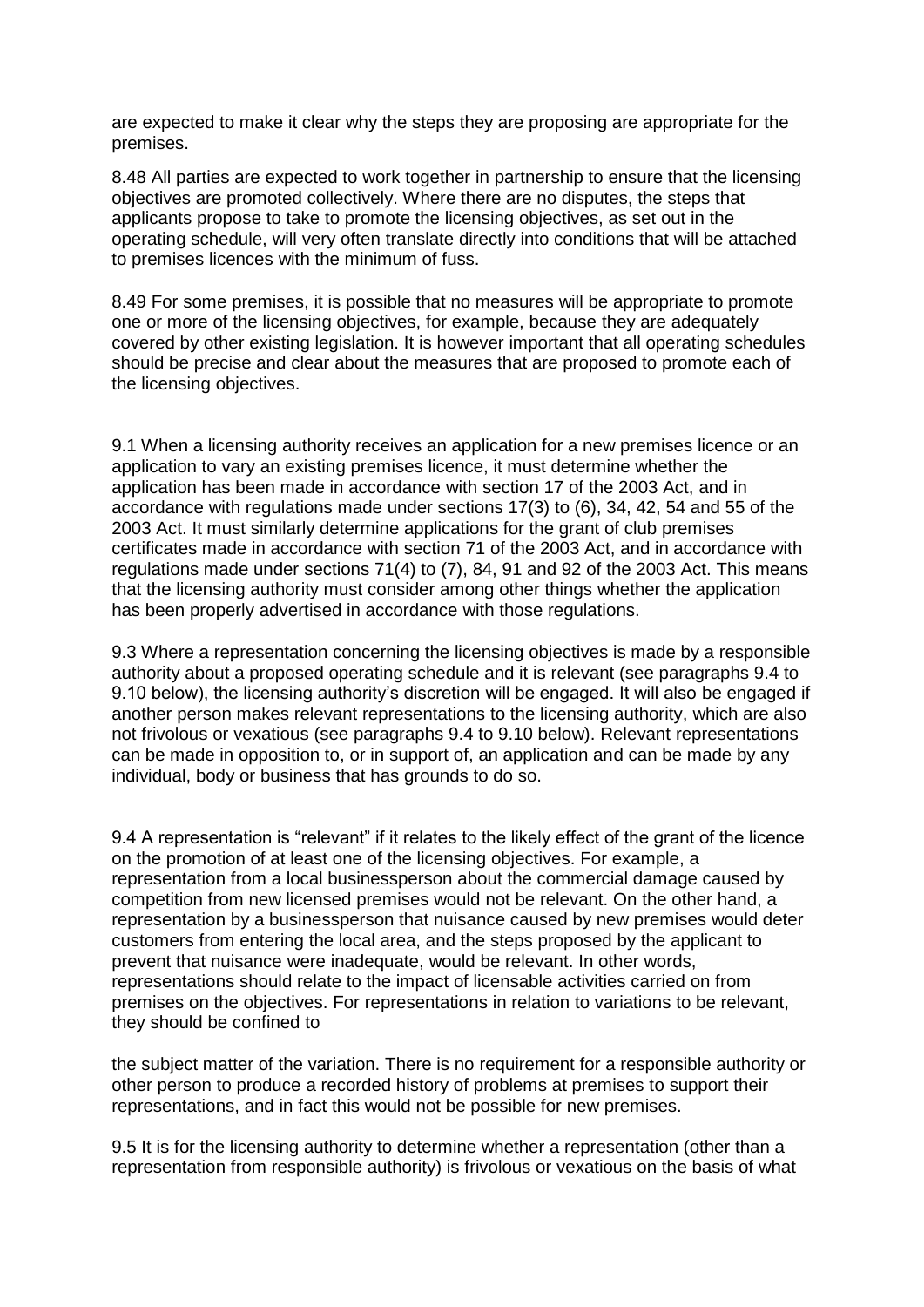might ordinarily be considered to be vexatious or frivolous. A representation may be considered to be vexatious if it appears to be intended to cause aggravation or annoyance, whether to a competitor or other person, without reasonable cause or justification. Vexatious circumstances may arise because of disputes between rival businesses and local knowledge will therefore be invaluable in considering such matters. Licensing authorities can consider the main effect of the representation, and whether any inconvenience or expense caused by it could reasonably be considered to be proportionate.

9.9 It is recommended that, in borderline cases, the benefit of the doubt about any aspect of a representation should be given to the person making that representation. The subsequent hearing would then provide an opportunity for the person or body making the representation to amplify and clarify it.

9.37 As a matter of practice, licensing authorities should seek to focus the hearing on the steps considered appropriate to promote the particular licensing objective or objectives that have given rise to the specific representation and avoid straying into undisputed areas. A responsible authority or other person may choose to rely on their written representation. They may not add further representations to those disclosed to the applicant prior to the hearing, but they may expand on their existing representation and should be allowed sufficient time to do so, within reasonable and practicable limits.

9.38 In determining the application with a view to promoting the licensing objectives in the overall interests of the local community, the licensing authority must give appropriate weight to:

- the steps that are appropriate to promote the licensing objectives;
- the representations (including supporting information) presented by all the parties;
- this Guidance;
- its own statement of licensing policy.

9.39 The licensing authority should give its decision within five working days of the conclusion of the hearing (or immediately in certain specified cases) and provide reasons to support it. This will be important if there is an appeal by any of the parties. Notification of a decision must be accompanied by information on the right of the party to appeal. After considering all the relevant issues, the licensing authority may grant the application subject to such conditions that are consistent with the operating schedule. Any conditions imposed must be appropriate for the promotion of the licensing objectives; there is no power for the licensing authority to attach a condition that is merely aspirational. For example, conditions may not be attached which relate solely to the health of customers rather than their direct physical safety. Any conditions added to the licence must be those imposed at the hearing or those agreed when a hearing has not been necessary.

9.40 Alternatively, the licensing authority may refuse the application on the grounds that this is appropriate for the promotion of the licensing objectives. It may also refuse to specify a designated premises supervisor and/or only allow certain requested licensable activities. In the interests of transparency, the licensing authority should publish hearings procedures in full on its website to ensure that those involved have the most current information.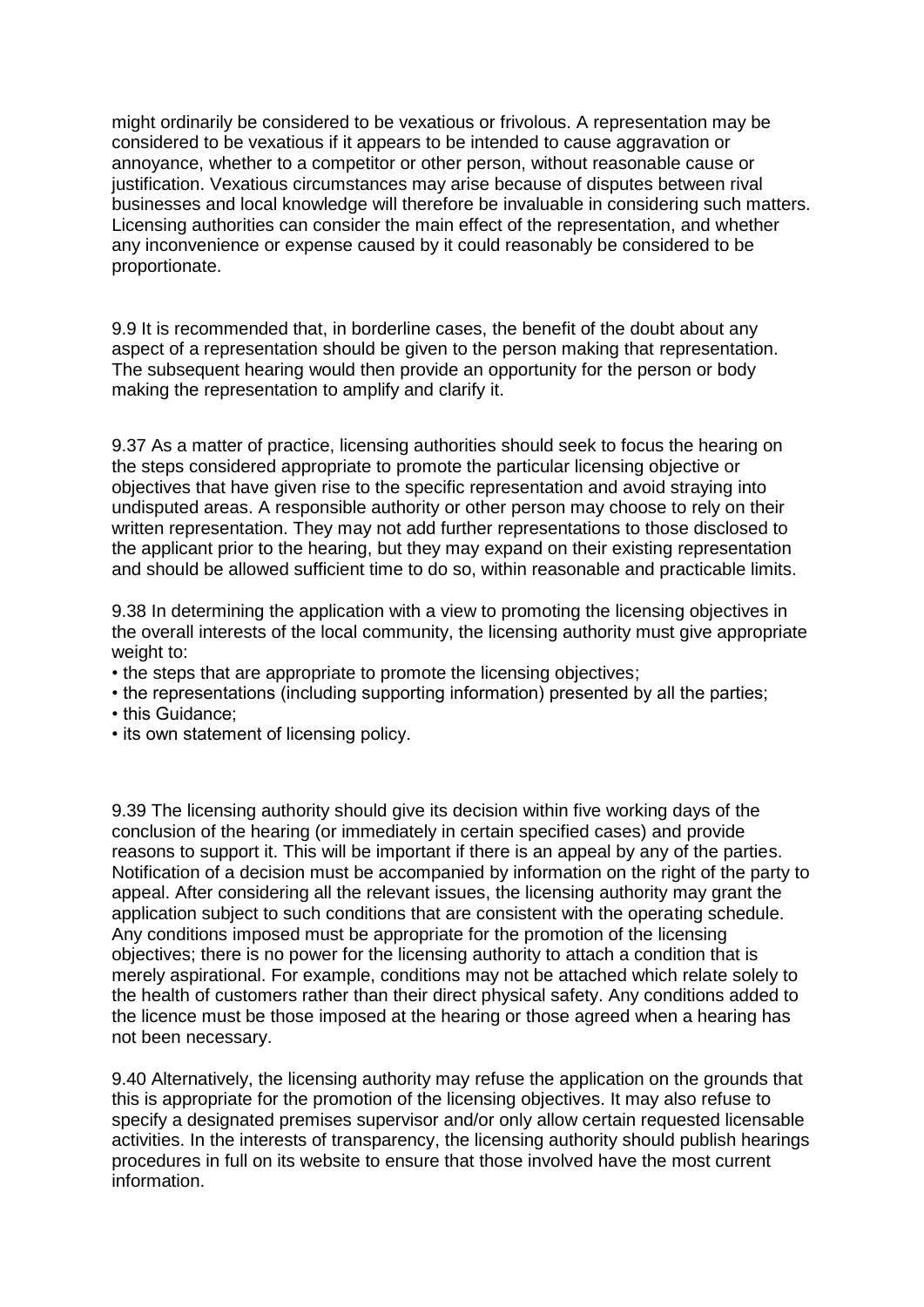9.42 Licensing authorities are best placed to determine what actions are appropriate for the promotion of the licensing objectives in their areas. All licensing determinations should be considered on a case-by-case basis. They should take into account any representations or objections that have been received from responsible authorities or other persons, and representations made by the applicant or premises user as the case may be.

9.43 The authority's determination should be evidence-based, justified as being appropriate for the promotion of the licensing objectives and proportionate to what it is intended to achieve.

9.44 Determination of whether an action or step is appropriate for the promotion of the licensing objectives requires an assessment of what action or step would be suitable to achieve that end. While this does not therefore require a licensing authority to decide that no lesser step will achieve the aim, the authority should aim to consider the potential burden that the condition would impose on the premises licence holder (such as the financial burden due to restrictions on licensable activities) as well as the potential benefit in terms of the promotion of the licensing objectives. However, it is imperative that the authority ensures that the factors which form the basis of its determination are limited to consideration of the promotion of the objectives and nothing outside those parameters. As with the consideration of licence variations, the licensing authority should consider wider issues such as other conditions already in place to mitigate potential negative impact on the promotion of the licensing objectives and the track record of the business. Further advice on determining what is appropriate when imposing conditions on a licence or certificate is provided in Chapter 10. The licensing authority is expected to come to its determination based on an assessment of the evidence on both the risks and benefits either for or against making the determination.

9.45 Where businesses have indicated, when applying for a licence under the 2003 Act, that they have also applied for planning permission or that they intend to do so, licensing committees and officers should consider discussion with their planning counterparts prior to determination with the aim of agreeing mutually acceptable operating hours and scheme designs.

10.10 The 2003 Act requires that licensing conditions should be tailored to the size, type, location and characteristics and activities taking place at the premises concerned. Conditions should be determined on a case-by-case basis and standardised conditions which ignore these individual aspects should be avoided. For example, conditions should not be used to implement a general policy in a given area such as the use of CCTV, polycarbonate drinking vessels or identity scanners where they would not be appropriate to the specific premises. Conditions that are considered appropriate for the prevention of illegal working in premises licensed to sell alcohol or late night refreshment might include requiring a premises licence holder to undertake right to work checks on all staff employed at the licensed premises or requiring that a copy of any document checked as part of a right to work check is retained at the licensed premises. Licensing authorities and other responsible authorities should be alive to the indirect costs that can arise because of conditions. These could be a deterrent to holding events that are valuable to the community or for the funding of good and important causes. Licensing authorities should therefore ensure that any conditions they impose are only those which are appropriate for the promotion of the licensing objectives.